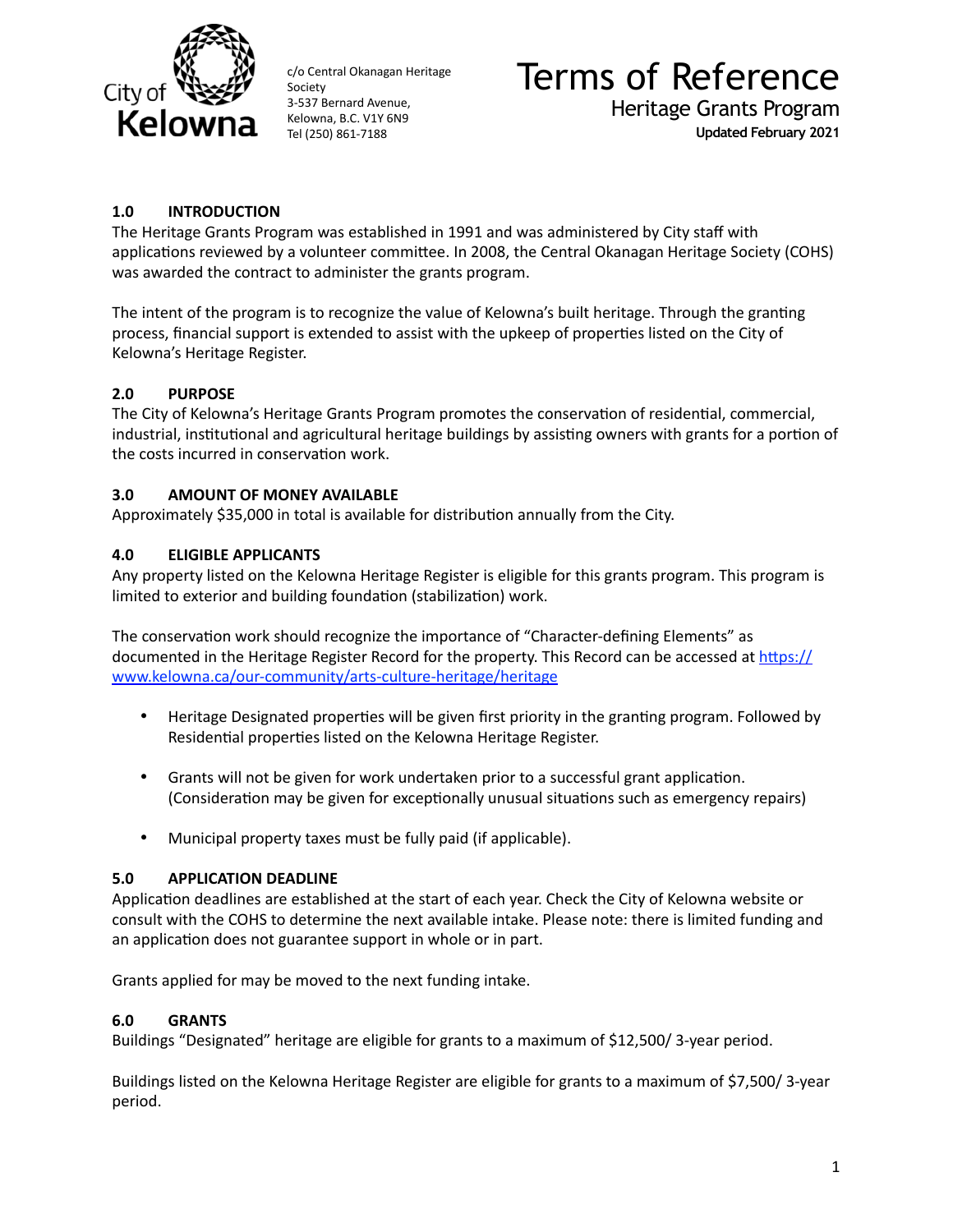

# Terms of Reference Heritage Grants Program **Updated February 2021**

**Grants for Exterior Conservation Work** including: re-roofing; prep & new paint\*; window, door, siding and porch conservation, will not exceed 50% of the cost of the work to be done (exclusive of applicable taxes), to a maximum of \$7,500 (Heritage Register) or \$12,500 (Designated) per 3-year period.

\*Heritage paint colour schemes using the Historical True Colours palette are required. Exceptions MAY be considered on a case by case basis and as approved by the Committee.

Grants for Foundation Work will not exceed 50% of the cost of work to be done (exclusive of applicable taxes), to a maximum of \$7,500 (Heritage Register) or \$12,500 (Designated) per 3-year period.

### *Except for special circumstances, original materials are to be used. Compatible adaptation of modern materials may be considered on a case by case basis.*

# **7.0 DOCUMENTATION**

#### For All Applications:

1. All applicants need to complete the application form and provide current photographs of the heritage property, and specifically of the area where the work is to be done.

#### Grants for Exterior Painting:

As well as the required documents for all applications (listed above), applicants applying for a grant for exterior painting of a heritage property need to include in their application:

- Colour scheme and paint colour samples. Benjamin Moore Historical True Colour Palette is required.
- Estimate for cost of work is to be done by the owner (up to 100% for materials only).
- Two estimates if work is to be done by a contractor.

#### Grants for Reroofing:

As well as the required documents for all applications (listed above), applicants applying for a grant for re-roofing of a heritage property need to include in their application:

- Proposed colour and roofing material
- Estimates for cost from two contractors
- One-year guarantee for labour and materials; a written copy needs to be provided with the "Declaration of Project Completion." A certified roof inspection is required for all reroofing projects. A quote for the roof inspection may be submitted as part of the application.

#### Grants for Exterior & Foundation Work:

As well as the required documents for all applications (listed above), applicants applying for a grant for exterior and foundation work of a heritage property need to include in their application:

- Estimates for cost from two contractors
- One-year guarantee for labour and materials MAY be required; a written copy may need to be provided with the "Declaration of Project Completion." If a guarantee for labour and/or materials is needed, this will be stipulated in the grant approval letter.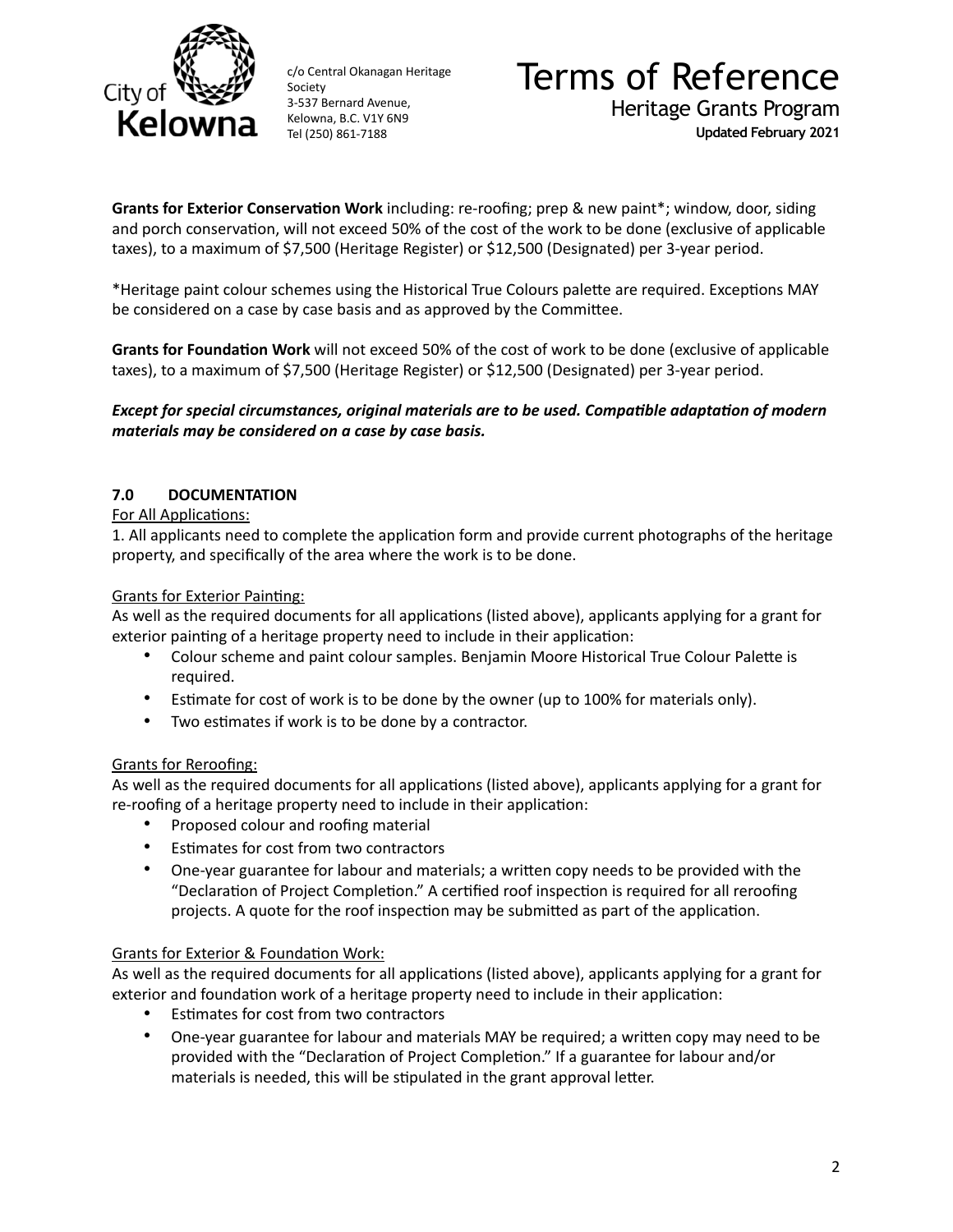

# Terms of Reference Heritage Grants Program **Updated February 2021**

**8.0 TIMELINE & PROCEDURES** 

1. Once an application has been received, it will be screened by the City of Kelowna Heritage Grants Program manager (COHS) to ensure the application is complete.

2. The application will be reviewed by the City of Kelowna Heritage Grants Committee using an established set of criteria and evaluation tool.

3. When an application is approved or declined by the Committee, the applicant will be advised in writing (which may be considered electronic correspondence).

4. Prior to the commencement of work, any required municipal building permits must be applied for.

5. The successful applicant must have the work completed within one year of the grant being awarded. An applicant can ask for an extension in the case of unforeseen circumstances and this requires approval by the Committee.

6. Upon the completion of the heritage building conservation project, the following must be submitted to the committee before the grant will be paid out:

a) Photographs showing the completed project.

b) Submission of all bills showing 'paid in full' with an authorized signature or showing a \$0 balance. Costs of plans and related expenses may be included.

c) A Declaration of Project Completion form.

d) Site Inspection by Committee member or as required by the City of Kelowna.

e) Written warrantees or inspections as required for re-roofing, foundation and exterior restoration work.

f) demonstration that any other requirements, as described in the approval letter was met.

### *\*Comple8on documenta8on must be received by the Applica8on Deadline to be approved and paid in that cycle.*

7. No application may, in any manner, be considered to form a contractual or other obligation on the part of the Committee.

#### **9.0 PROGRAM CLAUSES**

# 9.1 CONFIDENTIALITY OF INFORMATION

All documents submitted by applicants to the COHS/City become the property of the COHS/City. COHS and the City will make every effort to maintain the confidentiality of each application and the information contained therein except to the extent necessary to communicate information to staff and assessors for the purposes of evaluation, administration and analysis. General information about the project, including the funded amount and the property being funded under the program may also be released. COHS and the City will not release any additional information to the public except as required under the Province of British Columbia Freedom of Information and Protection of Privacy Act or other legal disclosure process.